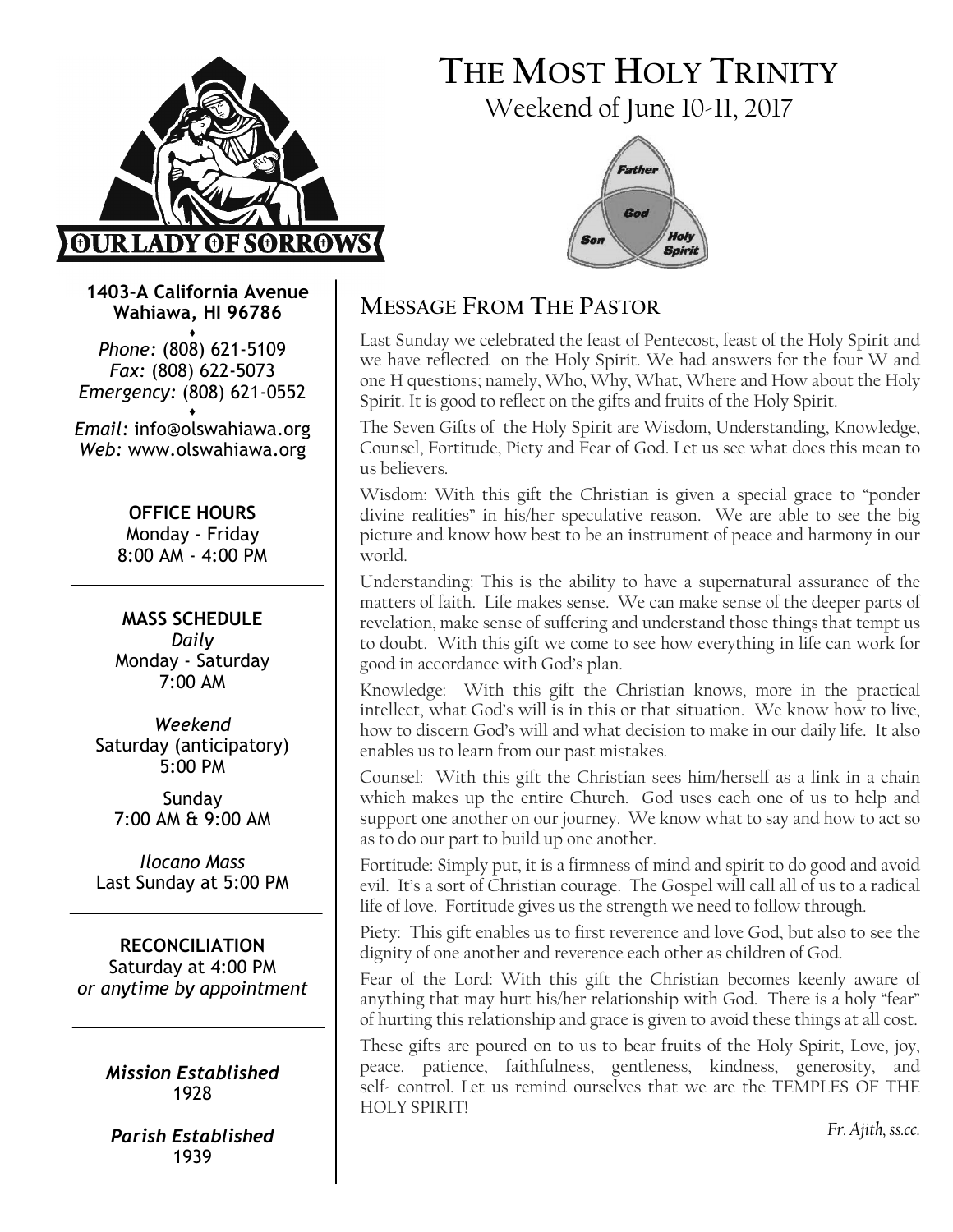# WEEKLY CALENDAR

| <b>Jun 10 (Sat)</b> | <b>The Most Holy Trinity</b>                                                                                                                                                                                                   |  |  |
|---------------------|--------------------------------------------------------------------------------------------------------------------------------------------------------------------------------------------------------------------------------|--|--|
| <b>Jun 11 (Sun)</b> | The Most Holy Trinity<br>Blood Pressure Screening following the Masses                                                                                                                                                         |  |  |
| <b>Jun 12 (Mon)</b> | Weekday<br>Kamehameha Day Holiday / Office Closed<br>6:30pm + Crescens Caracol Memorial Svc (MMP)<br>7:00pm EPIC Young Adult Faith Sharing (CH)                                                                                |  |  |
| <b>Jun 13 (Tue)</b> | St Anthony of Padua                                                                                                                                                                                                            |  |  |
| Jun 14 (Wed)        | Weekday<br>6:30pm Youth Ministry Class (Chapel)                                                                                                                                                                                |  |  |
| <b>Jun 15 (Thu)</b> | Weekdav<br>9:00am Craft Guild (PH)<br>10:00am Charismatic Prayer Group (Lib)<br>7:00pm Stewardship Committee Mtg (Conf Rm)                                                                                                     |  |  |
| <b>Jun 16 (Fri)</b> | Weekday                                                                                                                                                                                                                        |  |  |
| <b>Jun 17 (Sat)</b> | Weekday / BVM<br>8:30am Divine Mercy Gathering (PH)<br>1:00pm Baptism Seminar (Lib)                                                                                                                                            |  |  |
| <b>Jun 18 (Sun)</b> | The Most Holy Body & Blood of Christ<br>(Corpus Christi)<br><b>Father's Day</b><br>10:00am Exposition and Adoration<br>10:15am FCC Mtg (PH)<br>10:30am WGH-LTC Pry Svc<br>12:00pm Benediction<br>1:00pm OC FCC Mtg (PH/Cry Rm) |  |  |

∗OLS = Our Lady of Sorrows / CH = Church / PH = Parish Hall / Lib = Library / Sch = School MMP = Mililani Mortuary Park / WGH = Wahiawa General Hospital

#### **OBITUARY: MAY THEY REST IN PEACE**

**+Crescens Caracol** 6:30pm Memorial Svc – MMP **+Clara Gomes** 11:00am Funeral Mass - OLS **+Patricia Hickok** July 21 10:30pm Graveside burial – MMP



The Health Ministry invites you to our next blood pressure screening on June 11 following the 7 AM and 9 AM Masses on the lanai.

If you are interested in being AED (Automated External Defibrillator) certified there will be sign-up on the parish lanai following the Masses or call the parish off at 621-5109 ext. 9720.



AED Certification Training Saturday, June 24, 2017 9:00 AM-1:00 PM OLS Library Fee: Not yet determined Space is Limited



# TODAY'S READINGS

[Liturgical Color: White]

**Exodus 34:4b-6, 8-9**  Moses went up Mount Sinai to meet the Lord.

#### **2 Corinthians 13:11-13**

Paul encouraged the Corinthians to mend their sinful ways and help one another live in peace.

#### **John 3:16-18**

God loved the world so greatly that he sent his only Son that all may have eternal life. The Son did not come to condemn the world but that it might be saved through him.

NEXT SUNDAY'S READINGS [Liturgical Color: White]

Deuteronomy 8:2-3, 14b-16a · 1 Corinthians 10:16-17 · John 6:51-58

#### STEWARDSHIP OF TREASURE

| Weekend of June 3-4, 2017      |            |  |  |
|--------------------------------|------------|--|--|
| <b>OFFERINGS</b>               |            |  |  |
| <b>Sunday Offering</b>         | \$5,295.00 |  |  |
| <b>Catholic Communications</b> | 30.00      |  |  |
| Easter                         | 5.00       |  |  |
| <b>MISCELLANEOUS OFFERINGS</b> |            |  |  |
| <b>Building Fund</b>           | 50.00      |  |  |
| <b>Blessings</b>               | 50.00      |  |  |
| <b>Food Pantry</b>             | 130.00     |  |  |
| Mass Intention                 | 230.00     |  |  |
| <b>OTHERS</b>                  |            |  |  |
| Candles                        | 214.48     |  |  |
| <b>FIF Pledge Payments</b>     | 1,335.00   |  |  |
| $M - L - L - C - -$<br>----    |            |  |  |

#### Mahalo for your generosity!

Offertory Envelopes: Please call the bookkeeper at 621-5109 ext. 9720 if you are in need of a new box.

## MAY STEWARDSHIP REPORT

|                                          | <b>MAY 2016</b> | <b>MAY 2017</b> |  |  |
|------------------------------------------|-----------------|-----------------|--|--|
| Tithe w/ID                               | \$18,279.30     | 15,227.00       |  |  |
| Loose w/o ID                             | 4,046.25        | 3,530.21        |  |  |
| Total                                    | \$22,325.55     | 18,757.21       |  |  |
| Average                                  | 4,465.11        | 4,689.30        |  |  |
| Goal: An average of \$4,600.00 per week. |                 |                 |  |  |
| <b>Catholic Communications</b>           | 1,471.00        | 874.00          |  |  |

#### Father's Day Book of Remembrance

Trinity Dome 1,106.00



The Father's Day Book of Remembrance is in the back of the Church. We invite you to inscribe the names of fathers, living or  $\mathbf{\hat{s}}$  deceased, whom you wish to be prayed for. The Masses on Father's Day weekend, **June 17 & 18**, will be offered for them.

No individual intentions are made on that weekend.